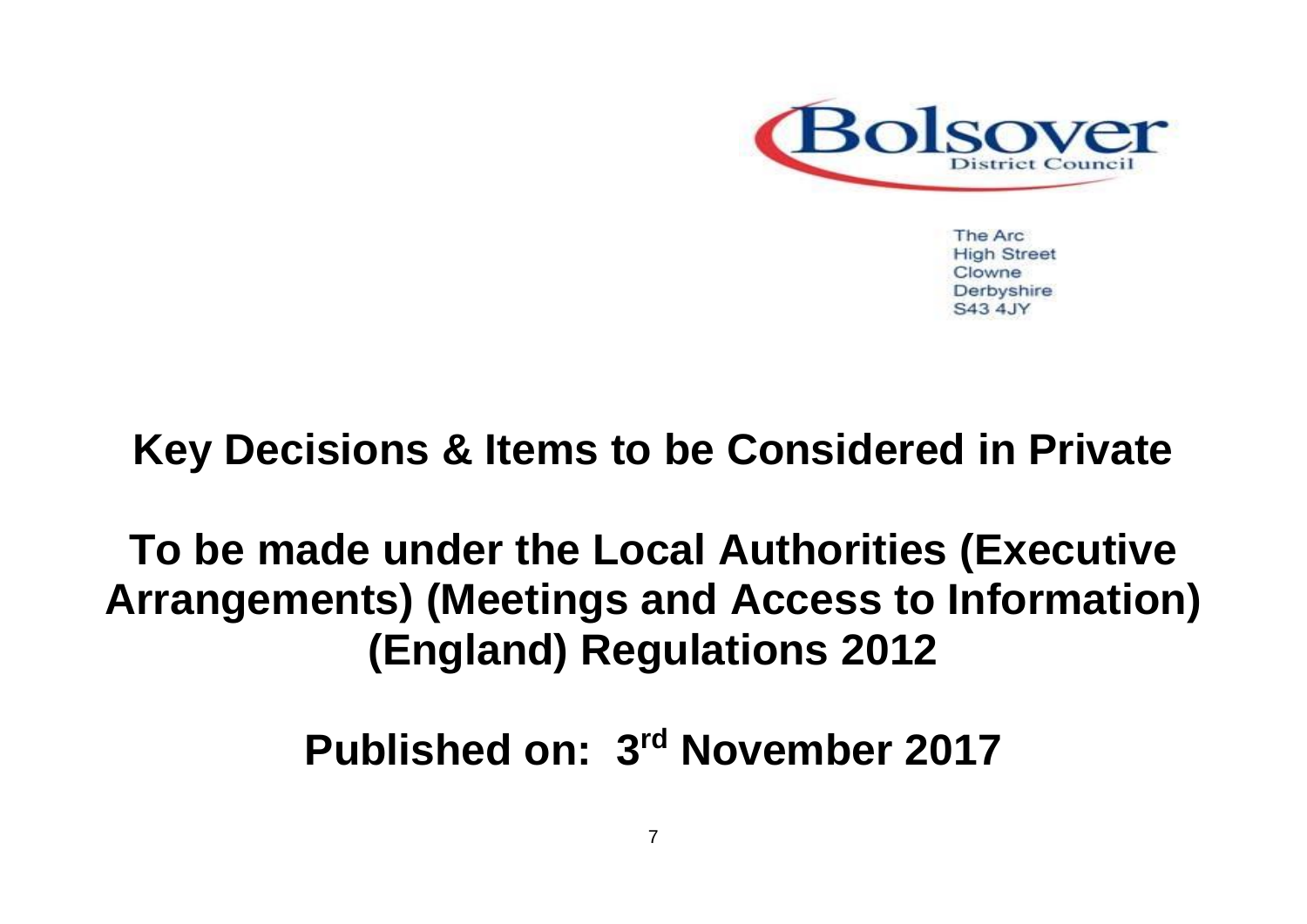## **INTRODUCTION**

The list attached sets out decisions that are termed as "Key Decisions" at least 28 calendar days before they are due to be taken by the Executive or an officer under delegated powers.

Preparation of the list helps Executive to programme its work. The purpose of the list is to give notice and provide an opportunity for consultation on the issues to be discussed. The list is updated each month with the period of the list being rolled forward by one month and republished. The list is available for public inspection at the The Arc, High Street, Clowne, S43 4JY. Copies of the list can be obtained from Sarah Sternberg, Assistant Director – Governance & Monitoring Officer at this address or by email to sarah.sternberg@bolsover.gov.uk. The list can also be accessed from the Council's website at www.bolsover.gov.uk.

The Executive is allowed to make urgent decisions which do not appear in the list, however, a notice will be published at The Arc and on the Council's website explaining the reasons for the urgent decisions. Please note that the decision dates are indicative and are subject to change.

The names of Executive members are as follows:

Councillor A.M. Syrett - Leader Councillor M. Dooley – Deputy Leader Councillor S.W. Fritchley Councillor B.R. Murray-Carr Councillor K. Reid Councillor M.J. Ritchie Councillor B. Watson

The Executive agenda and reports are available for inspection by the public five clear days prior to the meeting of the Executive. The papers can be seen at The Arc at the above address. The papers are also available on the Council's website referred to above. Background papers are listed on each report submitted to the Executive and members of the public are entitled to see these documents unless they contain exempt or confidential information. The report also contains the name and telephone number of a contact officer.

Meetings of the Executive are open to the public and usually take place in the Council Chamber at The Arc. Occasionally there are items included on the agenda which are exempt and for those items the public will be asked to leave the meeting. This list shows where this is intended in Part 2 and the reason why the reports are exempt or confidential. Members of the public may make representations to the Assistant Director – Governance, & Monitoring Officer about any particular item being considered in exempt.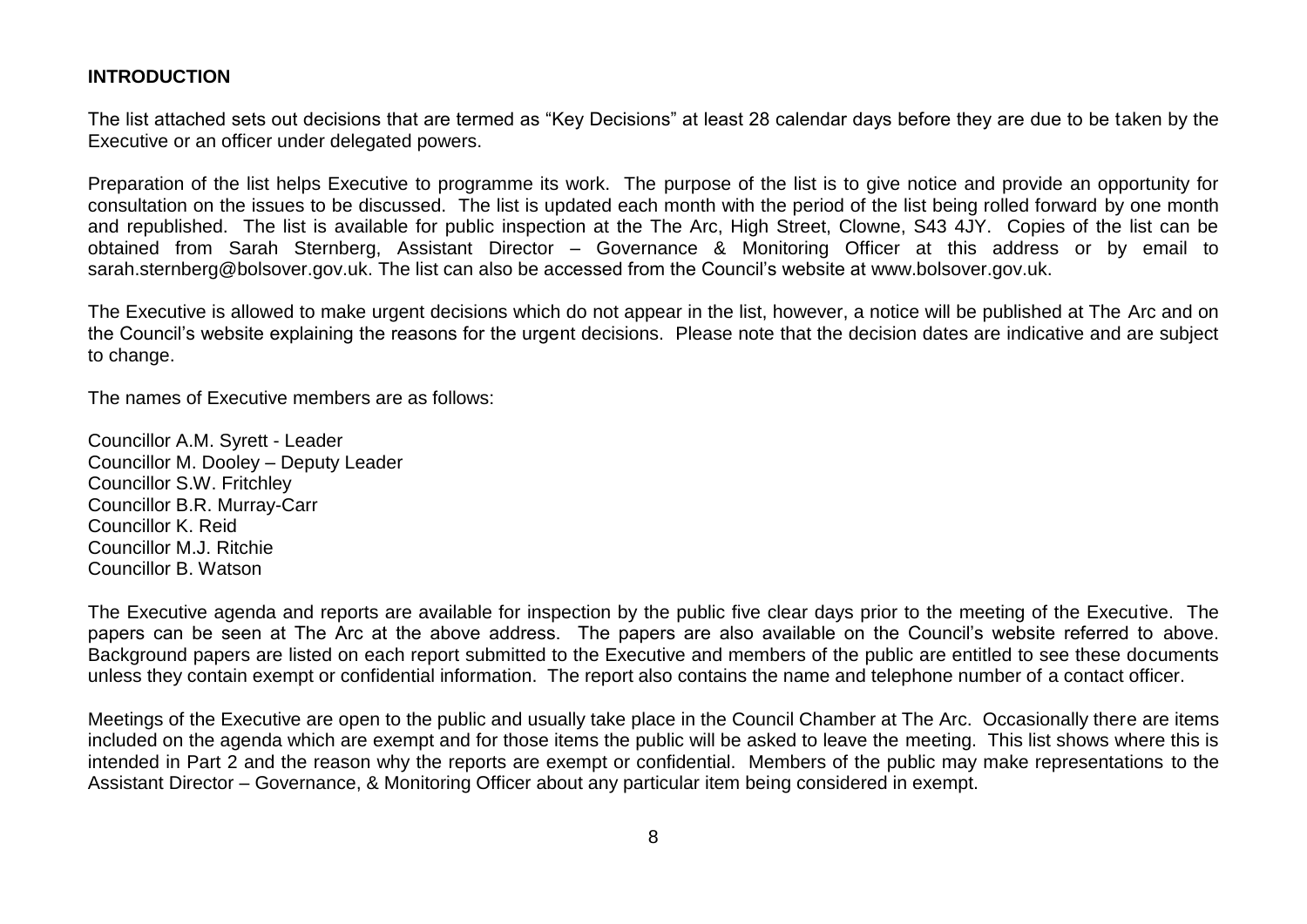The list does not detail all decisions which have to be taken by the Executive, only "Key Decisions. In these Rules a "Key Decision" means an Executive decision, which is likely:

- (1) to result in the Council incurring expenditure which is, or the making of savings which are, significant having regard to the Council's budget for the service or function to which the decision relates; or
- (2) to be significant in terms of its effects on communities living or working in an area comprising two or more wards in the District.

In determining the meaning of "significant" the Council must have regard to any guidance for the time being issued by the Secretary of State. The Council has decided that revenue income or expenditure of £75,000 or more and capital income or expenditure of £150,000 or more is significant.

## **The dates for meetings of Executive in 2017/18 are as follows:**

 $2017 -$ 4<sup>th</sup> December 2018 -  $15<sup>th</sup>$  January 19<sup>th</sup> February 5<sup>th</sup> March 23rd April 21st May

The Council hereby gives notice of its intention to make the following Key Decisions and/or decisions to be considered in private: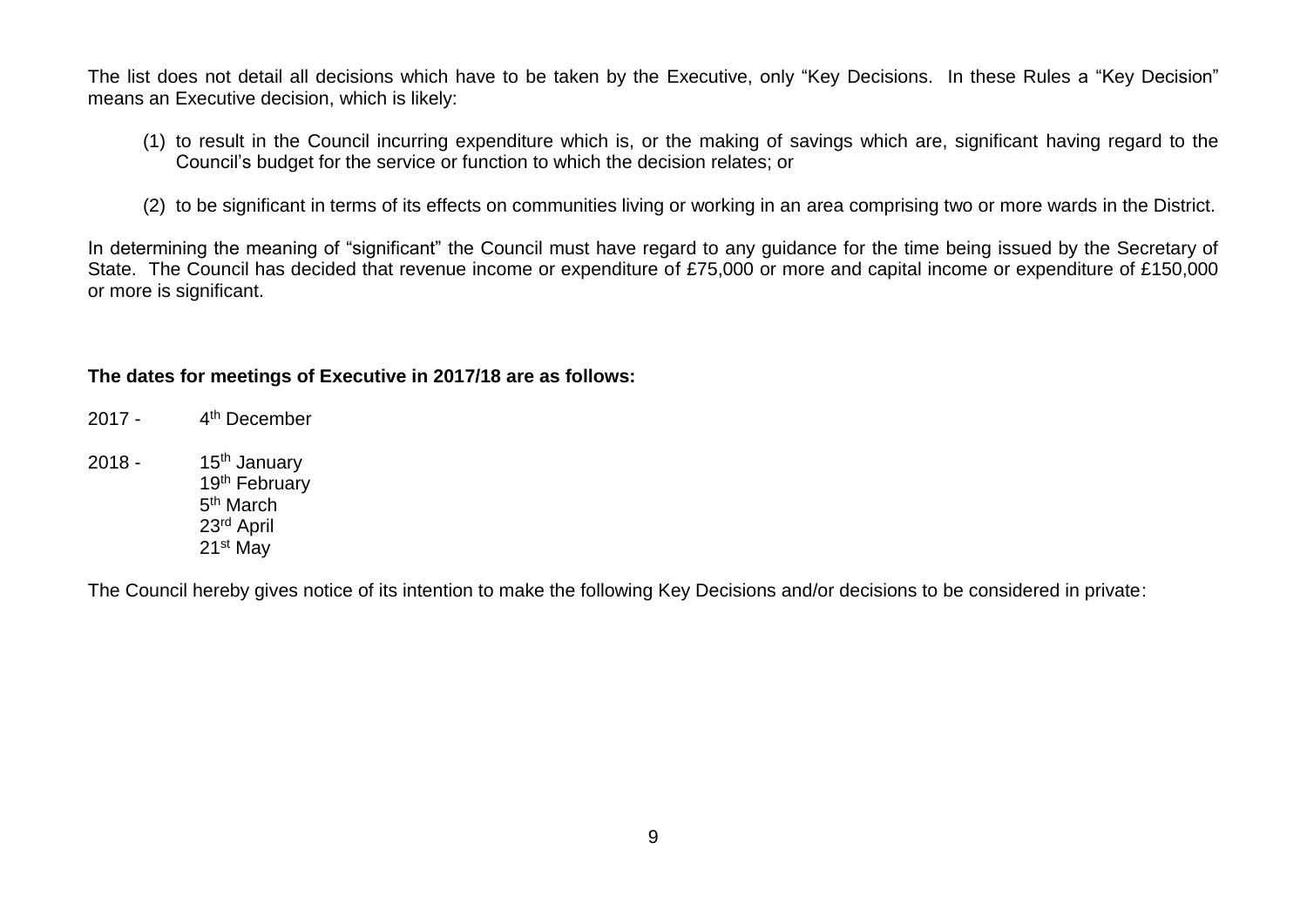| <b>Matter in respect of</b><br>which a decision will<br>be taken | <b>Decision</b><br><b>Maker</b> | Date of<br><b>Decision</b> | <b>Documents to be</b><br>considered                                                                                                         | <b>Contact</b><br><b>Officer</b>                                                                            | Is this decision<br>a Key Decision?                                                                                                                 | Is this key<br>decision to be<br>heard in public<br>or private<br>session    |
|------------------------------------------------------------------|---------------------------------|----------------------------|----------------------------------------------------------------------------------------------------------------------------------------------|-------------------------------------------------------------------------------------------------------------|-----------------------------------------------------------------------------------------------------------------------------------------------------|------------------------------------------------------------------------------|
| <b>Medium Term</b><br><b>Financial Plan</b>                      | Executive                       | December 2017              | <b>Report of Councillor</b><br>A Syrett - Leader of<br>the Council,<br>Portfolio Holder for<br><b>Strategic Planning</b><br>and Regeneration | Assistant Director<br>Finance<br>and<br><b>Revenues</b><br>&<br><b>Benefits</b>                             | $Yes - involves$<br>revenue income<br>or expenditure of<br>£75,000 or more<br>and/or capital<br>income or<br>expenditure of<br>£150,000 or<br>more. | Private - relates<br>to the Council's<br>financial<br>or<br>business affairs |
| <b>Medium Term</b><br><b>Financial Plan</b>                      | Executive                       | December 2017              | <b>Report of Councillor</b><br>A Syrett - Leader of<br>the Council,<br>Portfolio Holder for<br><b>Strategic Planning</b><br>and Regeneration | Assistant Director<br>Finance<br>$\overline{\phantom{0}}$<br>and<br><b>Revenues</b><br>&<br><b>Benefits</b> | $Yes - involves$<br>revenue income<br>or expenditure of<br>£75,000 or more<br>and/or capital<br>income or<br>expenditure of<br>£150,000 or<br>more. | Open                                                                         |
| <b>Economic</b><br><b>Development Staffing</b>                   | Executive                       | December 2017              | <b>Report of Councillor</b><br>A Syrett - Leader of<br>the<br>Council,<br>Portfolio Holder for<br>Strategic Planning<br>and Regeneration     | <b>Assistant Director</b><br>- Economic<br>Growth                                                           | $Yes - involves$<br>revenue income<br>or expenditure of<br>£75,000 or more<br>and/or capital<br>income or<br>expenditure of<br>£150,000 or<br>more. | Private - relates<br>to the Council's<br>financial or<br>business affairs    |